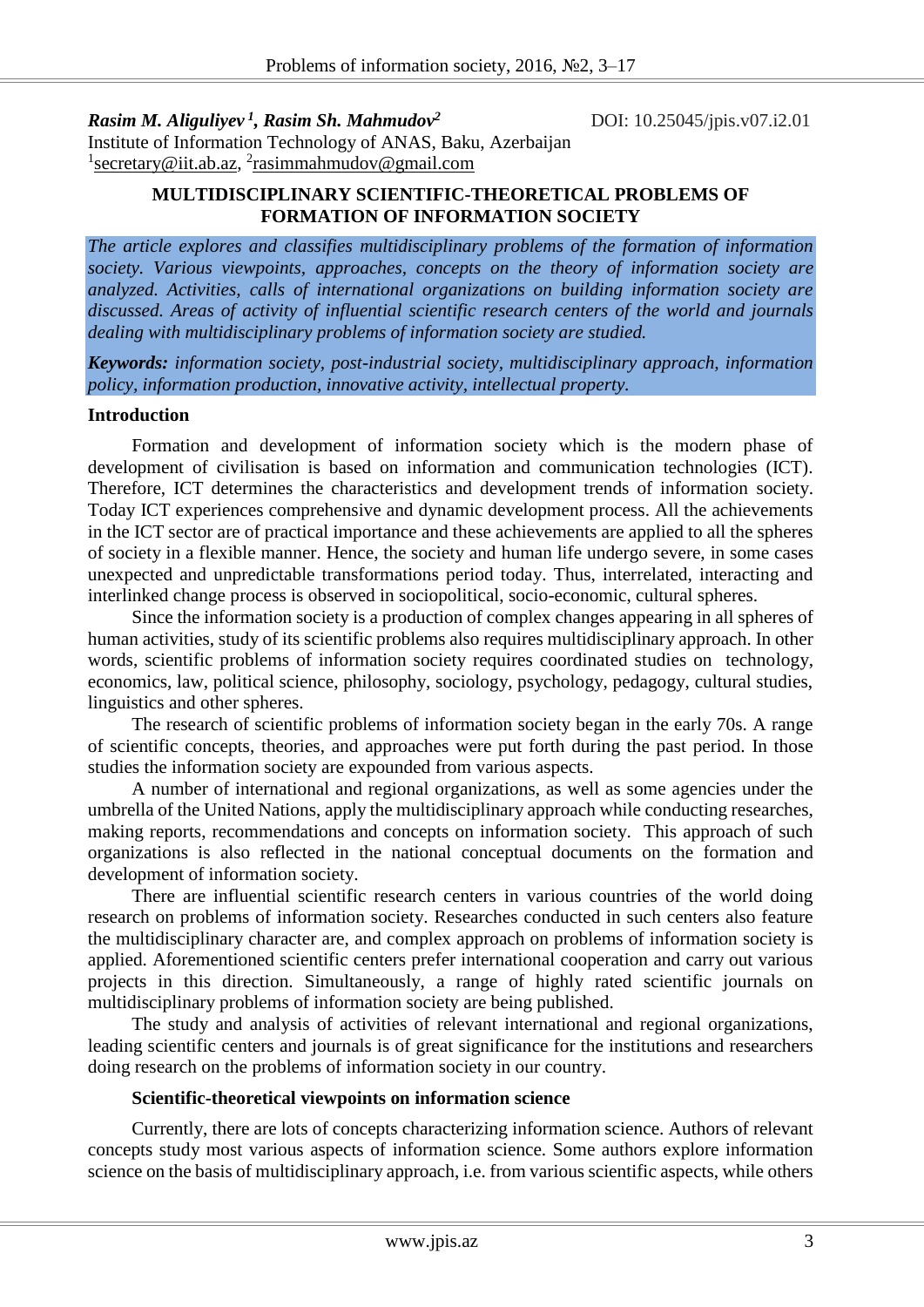pay attention to its particular aspects. Those fundamental studies contain detailed scientifictheoretical analysis of new realities brought by ICT.

In the 70s, there was a convergence of two ideologies that emerged almost in the same period – "post-industrial society" and "information society" ideologies. After this, "post-industrial society" and "information society" ideologies were used synonymously. It is generally accepted that the term of "information society" was included to the terminology by a professor of Tokio Institute of Technology, Y.Hayashi. The term was used by K.Katoyamı, T.Umesso, F.Machlup afterwards.

In the reports, presented to the Japanese government with the title "Counters (outlines) of political aid to informatization of Japanese society" of the Council of Agricultural Structure (1969); "Information society plan" of the Institute of Utilizing Computer (1971); "Japanese information society: topic and approaches" of the Economic Planning Agency, general visions on the information society of the future were shaped: the development of computerization would provide access to reliable information resources for the people, and would set free them from routine by enabling the production to be highly automatized [4]. The general characteristics of information society were mentioned in such documents in the following form:

- development of good information sources and easy access for everyone
- high level of automation and robotization that release people from routine activities (intellectual types of activities as well)
- increasing the role of information in the value of the product.

According to the majority, relevant theoretical viewpoints are based on the "Post-industrial society" concept of the prominent American sociologist Daniel Bellin (1919-2011) [5]. The author puts forward that development of knowledge and technology has an influence on the progress of the society in this concept. He supposes that, in the post-industrial society, information-based intellectual technologies begin to replace machine technologies, the major political problem of this society is related to form, and characteristic of the government support towards science, not muscle strength and energy, but the information plays main role here. Followings are the main statements of the "Post-industrial society" concept:

- *economic sphere:* transition from production of industrial goods to production of services;
- *employment sector:* dominance of professionals and technicians class;
- *major direction:* leading role of theoretical knowledges as the source of innovations;
- *future directions:* control on technologies and technological values;
- *process of making decisions:* establishing new intellectual technologies.

In the D.Bellin's writings of the 70's. the idea of information society was not openly put forth, however, he considered the systematization of theoretical knowledge as the base principle of a new social order. D.Bell began to more profoundly influence the development of ICT society in the 80s, and since then, he became the supporter of information society concept. He began to consider this concept as the new phase of development of the post-industrial society concept [6].

Some scientists, however, consider that the idea of information society was firstly put forward by the prominent American scientist, founder of cybernetics Norbert Wiener (1894-1964). He wrote in the 50s that the exchange of information between machine and human, human and machine, and machine and machine would play a crucial role in the society in the future [7-8].

One of the authors of information society concept, Japanese scientist Yoneji Masuda (1905- 1995) describes the bases of information society as following:

- new society will be based on computer technologies intended to replace or strengthen human mental activity;
- $\bullet$  being leading sector of intellectual production economy which is created and spread by means of new telecommunication technologies, information revolution will become a new production force of the society;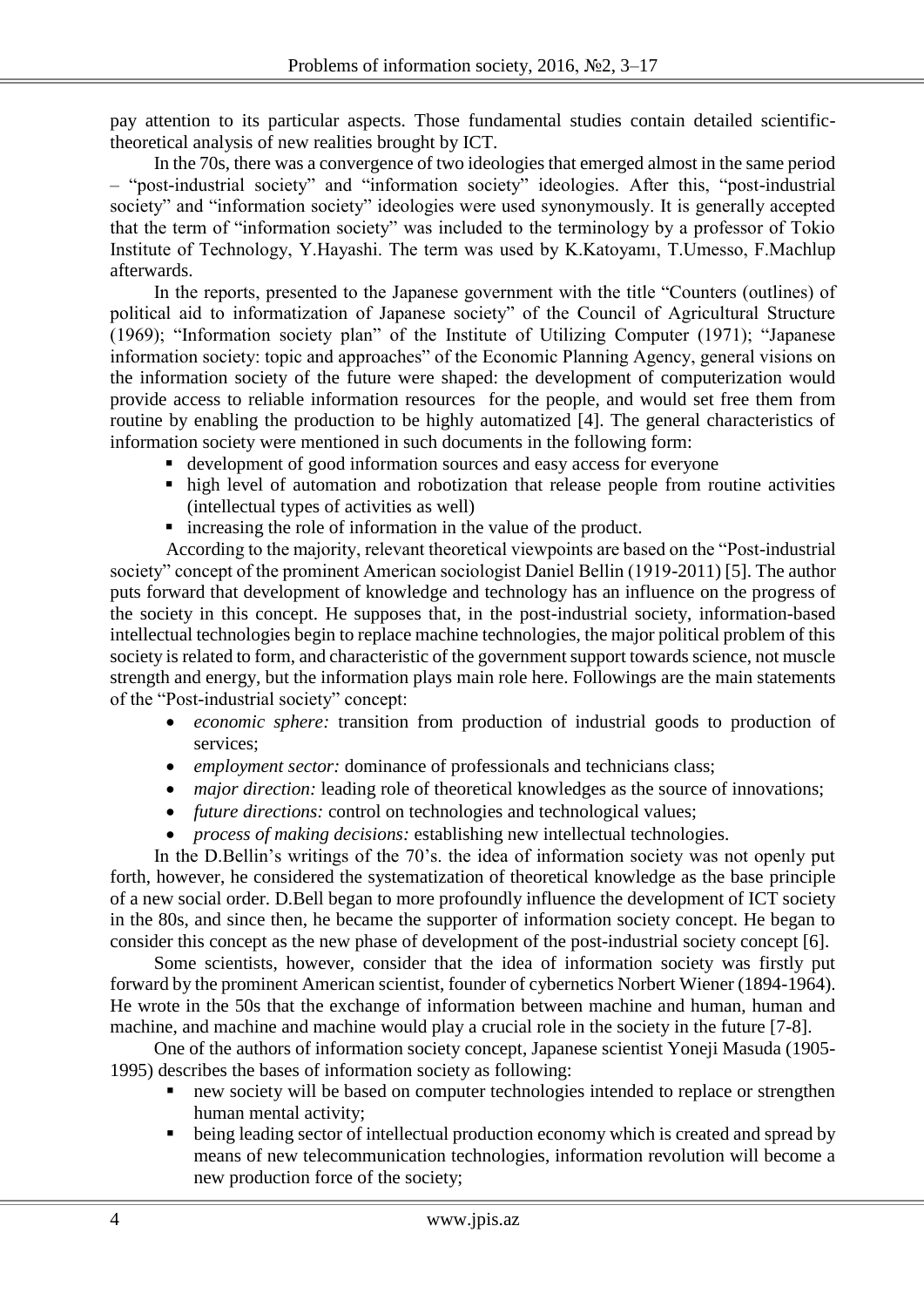- the mass production of cognitive and systematized information, technologies and knowledge will be possible;
- $\blacksquare$  the possibilities of cooperation and jointly problem solving will increase;
- $\blacksquare$  intellectual production will become leading sector of the economy;
- "free society" will be the subject of the social activeness in the information society;
- major target of the new society will be the realization of "value of time".

American scientist Alvin Toffler (1928) made a significant contribution to the development of the information society concept. His trilogy of books titled "Future Shock", "The Third Wave" and "Powershift" were dedicated to this concept. "Future Shock" describes the influence of changes on people and institutions. In "The Third Wave", the directions of changes that affect society are analysed. The "Powershift" is dedicated to the challenges of governance during the change period [9-11].

A.Toffler defines economy in the information society as following:

- the role of exchange of information and knowledge increases;
- production of diverse ranged, but not mass goods, due to the new information technologies;
- the importance of traditional factors of production labor, land, raw material and investment decreases;
- electronic information becomes the major exchange tool instead of traditional money;
- goods and services will become components of systems, which require the increase of volume of its standards. As a result, there will be struggle for the information containing those standards;
- sever bureaucratic workplaces will be replaced by flexible, temporary work alliances united around a single project;
- the number of diversity of forms of organization will increase, the exchange of information between them will become complicated;
- narrower specialization process will deepen in specialty fields, it will become difficult for workers with unique knowledges to replace each other;
- professionals. who could manage to unite imagination and knowledges with practical activities. will become the face of labor market;
- as a result of waste in one manufacturing process becoming raw materials for other manufacturing process, there will be abundance in the society, and this will be possible through computerization of relevant monitoring processes and deepening of scientific and ecological knowledge;
- manufacturers and consumers, separated as a result of industrial revolution, will reunite in the abundance producing cycle; consumer, besides money, will possess the market or economy related information that is significant for the effective production process. Eventually, the consumer will be able to speed up the production process.
- The process of production of abundance will be possible both on local and global scale. This process will be possible as a result of going beyond the national borders, with joint efforts of many states.

A.Toffler considers the time as one of the major values of the new civilization. According to him, rapid information flows and globalization lead to formation of "real-time economy". A.Toffler mentions individualization of production and people's preference to individualization in their activities, a sharp increase in the information exchange, preference to the self-governance in the political systems as main indicators of information society.

American scientist Manuel Castells (1942) doesn't mention the concept of "information society" in his writings. According to him, all societies used the information; therefore, all of them are information societies in fact. He names the new society as "network society" and defines age of information as an age of globalization. According to his views, collection, analysis and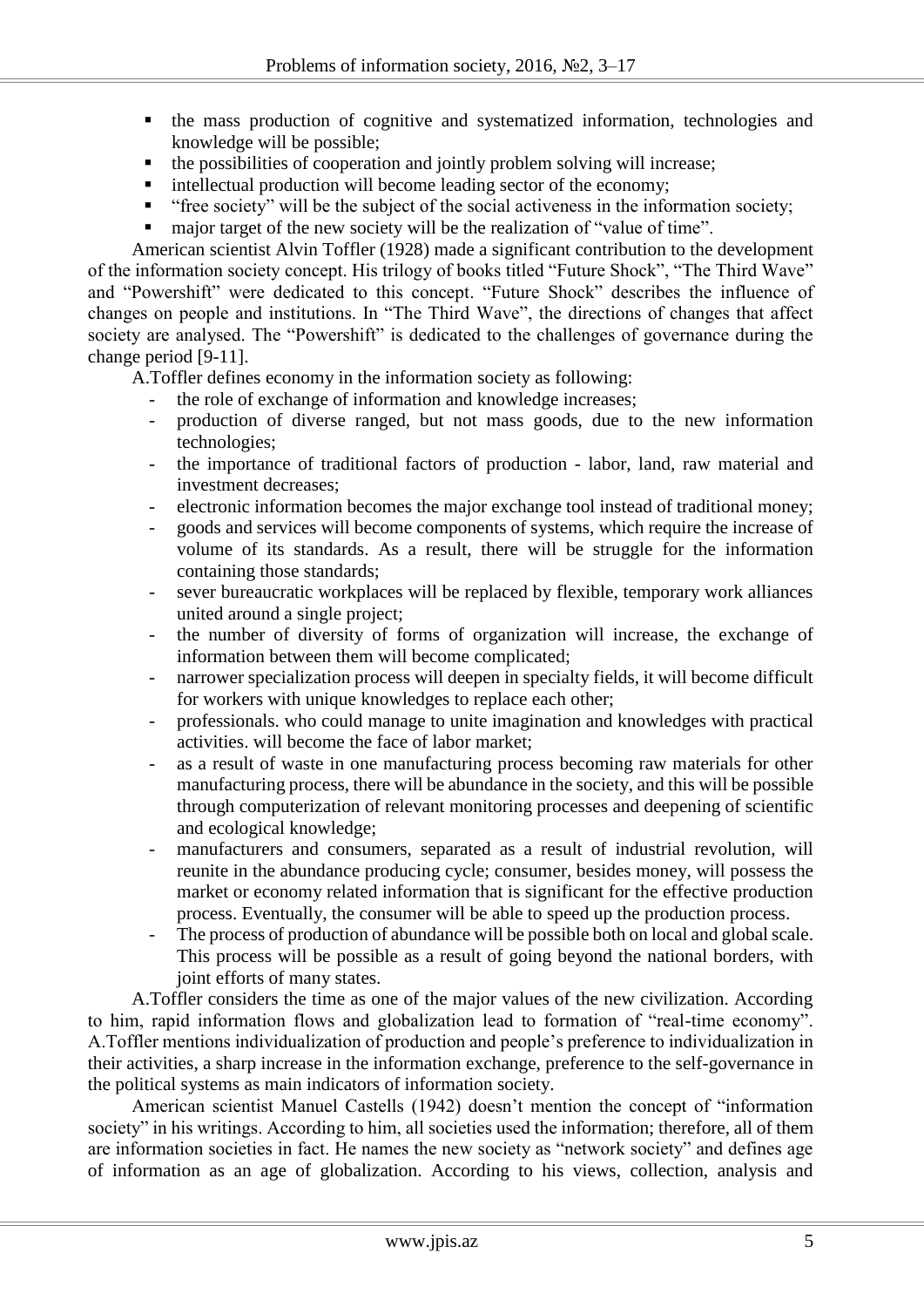transmission of essential information are fundamental sources of productivity and power. He considers that the development of the 'informationalism' leads to the creation of network society and new economy. M.Castells writes in his book ["The Information Age: Economy, Society and](https://en.wikipedia.org/wiki/The_Information_Age:_Economy,_Society_and_Culture)  [Culture"](https://en.wikipedia.org/wiki/The_Information_Age:_Economy,_Society_and_Culture) that the network connecting people, organizations and states will play a key role in the information age.

M.Castells defines the international division of labor in a new society as followings:

- producers of high value goods (information-based labor);
- producers of large-volume goods (not based high labor productivity);
- producers of raw materials (those with natural resources);
- producers of abundant goods (those using provided labor resources).

M. Castells shows the following characteristics of network enterprises: scope, interactivity, flexible governance, branding, consumer orientation. At the same time, he mentions that the transition of society into information age is not limited to technology and economy: "It also covers morality, cultures, ideas, as well as institutional and political structure of the society. It means the complete transformation of human life". M.Castell's the "Network society" concept arises from the recognition of information as the basis of the social structure. Thus, the author presents social structures as network structures that he accepts as new social structures. According to this views, operativeness, mobility and flexibility covering all areas of human life makes necessary the transition to network form of social structure: network system in the economy, interactive political system, single global information network - the Internet.

M.Castells defines the problems of network (information) society as following:

- problems associated with the internet management;

- restrictions on the use of the potential of the internet, digital inequality;
- problems associated with the development of information usage capability;
- problems associated with the transformation of labor relations;

- problems associated with an increase in the intensity of exploitation of natural resources;

- anxiety of losing control over man-made technologies;

French sociologist Alain Touraine (1925) calls information society as "programmed society". He mentions the changes in the production sector, government and management relations, as distinctive features of this society. He considers that trade in the agricultural society, production in the industrial society, communication in the information society are the main business sector [13].

American scientist Peter Drucker (1909-2005) contribute to the information society concept in his book titled "Post-capitalism society" published in 1995 [14]. In this book, he displayes own views on the current situation and development perspectives of the Western civilization. He characterizes the transition from industrial agriculture to the knowledge and information-based economy as prevalence of private capitalist ownership, formation of system of new values of modern human and transformation of idea of national statehood into the idea of global society due to the influence of globalization of economy and society. According to P.Drucker, traditional factors of production - land, labor and investment are not eliminated, simply passed into the background. In his opinion, traditional resources of production (land, labor and investment) can be easily obtained by possessing necessary knowledge. He states that power and control are gradually passed from the investment owners to the owners of information and knowledge, using technologies of those resources.

American economist Fritz Machlup (1902-1983) in 1962, for the first in USA economy, differentiated "production and expansion of knowledge" sphere, and introduced the term "economy of knowledge" to the scientific circulation [15].

According to German sociologist Tom Stoner (1927-1999), information society is the age of abundance; everybody will become aristocratic and philosopher [16]. According to him, since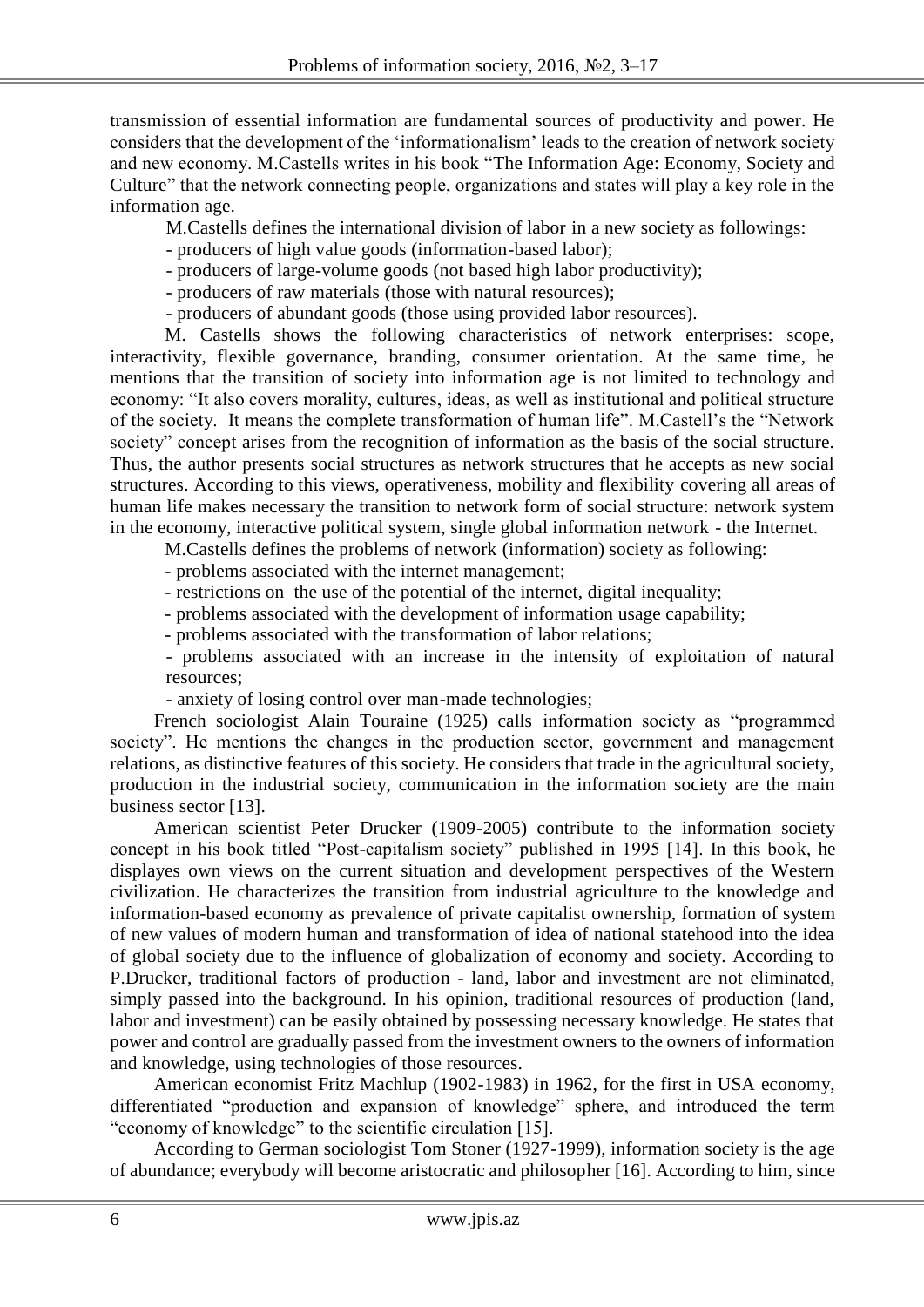the food concerns of the people ended up at the end of industrial society, the end of the communicative society will eliminate the concerns about the financial needs. "As industrial society eliminated slavery, famine and epidemics, information society will wipe out authoritarianism, war and antagonism. The first time in the history, our speed of problem solving will exceed the speed of their creation". T.Stoner considers that information can be accumulated like a capital and kept for future use. According to his views, national information resources will become the greatest potential wealth in the information society and therefore, first of all, attention should be paid to the information economy.

Russian scientist Vladislav Inozemtsev (1968) considers that information technologies and resources lead us to "post-economic society" and here, creative activity, which is selfrealization of personality, will replace the labor activity motivated from the economic [ers[ectives [17].

American politician Zbigniew Brzezinski (1928) puts forward "technetronic society" concept [1]. In his book titled "Between Two Ages: America's Role in the Technetronic Era", he discusses that information society will turn into technetronic society. He considers that technetronic society is the formation of new cultural, psychological, social and economical relations as a result of developments in technology and electronics, particularly in computer and communication sectors.

Canadian scientist Marshall McLuhan (1911-1979) is considered as one of the classics in the sphere of the mass communications theory. He considers the information technologies as the key factor affecting formation of socio-economic basis of new society. M.McLuhan states that electricity turns the earth into the global village through telecommunications, mass media and computers. According to him, mass communications become the part of the modern society and at the same time, have special power over it.

American sociologist Herbert Schiller (1919-2000) deems that the interests of corporate capitalism dominate in the information sphere. According to his viewpoints, the development of information processes and technologies, first of all, serves for the interest of private business, not of the whole society. H.Schiller claims that there are, above all, traces of cooperative investment on the information technologies, all other interests are on the background.

The views of another Russian scientist Nikita Moiseyev (1917-2000) on information society are of great importance. In his opinion, without providing free access to information, it is impossible to talk about information society - collective intelligence building globally. He considers that the second important factor for collective intelligence building is the people's intention to share their knowledge. N.Moiseyev put forward a "collective wisdom" concept. He understands the "collective wisdom" as a system connecting people with information links. According to his views, the collective wisdom is the special information system which not only gathers and passes information, but also analyses and draws conclusion and unifies them in a special form. N.Moiseyev considers that, when the collective wisdom will have the features to impalement such functions, the mankind will take a step to the information society.

English sociologist Anthony Giddens (1938) doesn't accept the "information society" concept. He considers that the society has always been informed from the very begining, not in the modern era. In his opinion, the increase in the value of information in modern era doesn't mean formation of a new society. According to the A.Gidden's theory, people provide their financial and social life on the basis of abstract knowledge acquired from the mass media and educational institutions. People choose their lifestyle and model of behavior in the circumstance of having access to any information. However, in the developed societies, choices are not dependent on territorial, traditional and other factors [1].

Mark Poster (1941), a prominent representative of postmodernism, attaches great importance to the role of the Internet in the information society [1]. He considers that globalization process occurring under the influence of the Internet breaks down the nation states,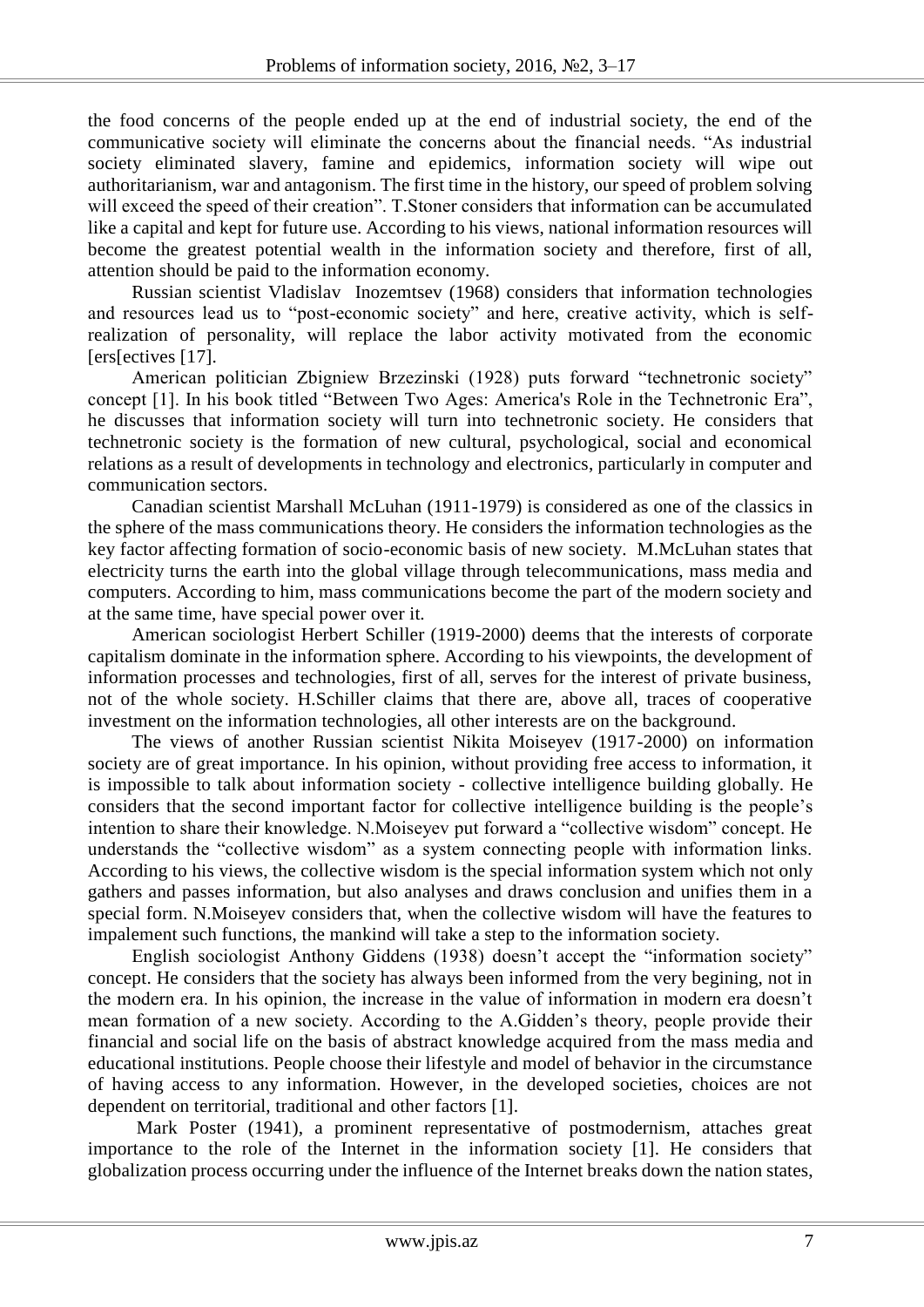the Internet gives individuals more freedoms than the citizenship, the Internet saves the citizen from tyranny of nation state and transforms to a free person. Such notions of M.Poster are considered threatening towards national interests, as these notions contain calls for civil disobedience.

Italian scientist Gianni Vattimo (1936) studies information society from the aspect of cultural studies[21]. He considers the increase in the number and scope of the mass media as an important factor in the modern society. He notes that rapid increase in the number of broadcasting and cable television destroys the people's trust for the realities of new world. The mass media brings alternative realities to society, increases the present realities and people become forced to live amid different cultures.

German scientist Jurgen Habermas (1929) had conducted research on information management and manipulative technologies sectors [22]. He put forward the "Public sphere (Information sphere)" concept. Although the author agrees that the importance of information in the society increased, he doesn't accept the idea the idea of creation of information society. J.Habermas shows the following features of crisis in the public information sphere:

- information converts into goods;
- information waste is increasing;
- public institutions (libraries, museums, galleries, etc.) become commercial;
- persuasion is observed in politics and advertising instead of discussion.

The major characteristics of information society are more broadly discussed in the papers of Canadian scientist Don Tapscott (1947) titled "Electronic-digital society" [23]:

*Knowledge orientation.* Intellectual labor becomes the basis of building material values and creation of revenue. Knowledge becomes the component of the good. Knowledge-oriented technical devices begin to be widely used. Information-control system is transformed into knowledges system.

*Digital presentation form of objects.* Documents turn into electron-digital form. The communication between people takes the form of units and zeros. The transition from analog techniques into electronic-digital techniques occurs (communication, data recording systems, copying).

*Virtual characteristic.* Physical objects and organizations become virtual. Virtual shops, warehouses, offices and brigades emerge. Data virtualization occurs and "virtual reality systems" are formed.

*Molecular structure.* Administrative-team hierarchy comes to an end. Individual workers and teams gain the opportunity of freedom of activity and creating goods. The components, which are multifunctional and stipulated for multiple uses, are created.

*Integration. Internetworking interaction.* A new type of enterprise – is a network element. Independent module organizations, which make up single service and production network, arise. Building material values, trade, social life is based on commonly used global infrastructure.

*Elimination of mediators.* As a result of removal of agents, brokering services, wholesale centers from the economic activity direct relations between manufacturers and consumers arise.

*Convergence.* The convergence of major sectors of economy and organizational structures occurs.

*Innovative environment.* Innovation becomes the driving force of economic activity and success. Human imagination act as the main source of values instead of traditional success factors like access to raw material, productivity, scale and the value of labor force.

*Transformation of "manufacturer-consumer" relations.* The borders between manufacturers and consumers wipe out. Knowledge and information of consumers are used in the production of goods, as well as in the use of information systems and program productions. Consumer could watch the creation of the desired product and make changes to it.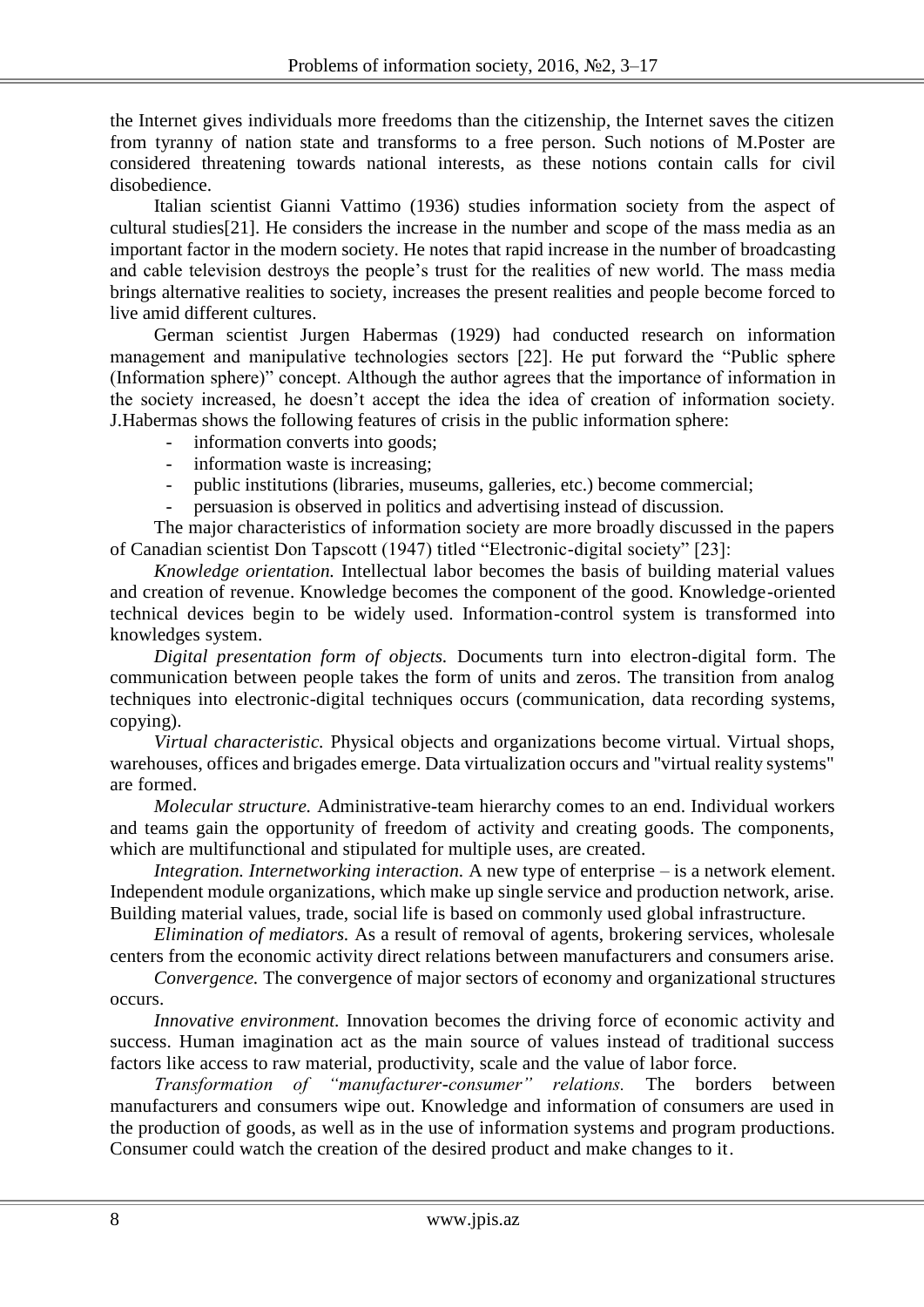*Dynamism.* New society acts in the real time. Trade becomes electronic, communication is momentarily realized, and direct control and management provide the real picture of the process with all of its necessary parameters.

*Global scale.* Knowledges are beyond borders. The economy is becoming globalized. Building interaction and cooperation is not limited to time and place. Work can be carried out from everywhere, from home as well. Interdependence of states is increasing.

*The existence of contradictions.* Mass social conflict is arising between working employees and workers with needless knowledge, dismissed workers, educated and non-educated, the ones with access to information highway and the ones without.

#### **International organizations dealing with multidisciplinary problems of information society.**

The necessity of deep understanding of the most radical changes in the history of the civilization occurred as a result of rapid development of ICT and its influence on all spheres of human activity and making future-oriented decisions in the new situation has led to the formation of a number of influential international and regional organizations in this sector. Approaches of those organizations on the solving of problems of information society are of multidisciplinary (complex view) character.

The reason for putting forward the idea of holding *World Summit on the Information Society, WSIS* in 2003 (Geneva) and in 2005 (Tunis) stemmed namely from this necessity. [24,25].

The "Declaration of Principles" adopted at the Geneva Summit defines various conceptual notions on information society and common direction of political efforts of different states. The document also contains a set of philosophical, social, political, culturological and technological notions on information society.

In the "Tunis Commitment", adopted at the Tunis summit, it is declared that building information society is based on human interests, principles of the Charter of the United Nations, the Universal Declaration of Human Rights, and it is reaffirmed that freedom of speech and information, ideas and knowledge are of great importance for the information society. The key role of the use of ICT in enterprises in the economic development is also noted, and the necessity of struggle against emerging threats as a result of the use of ICT is emphasized. At the same time, the document takes the commitment the implementation of relevant monitoring and evaluation in order to define the level of development of the information society and to eliminate the digital differences.

"Tunis Agenda for Information Society" contains the issues regarding identifying financial mechanisms to overcome the digital differences and increasing the focus on the Internet regulation issues.

In 2014, "*WSIS+10"Summit* was held in Geneva for analysis of the activity on implementation of the decisions of the World Summit on the Information Society held in two phases in 2003-2005 [26]. The concept of action for the post-2015 period of "WSIS  $+ 10$ " was approved at the Summit. At the concept, the participating countries are recommended to strengthen the activity in the following directions:

- role of government bodies and all other interested parties in order to use ICT for development;
- information and communication infrastructure;
- information and knowledge accessibility;
- creation of potential;
- strengthening reliance and security in the use of ICT;
- effective environment
- ICT applications: benefits in all aspects of life (e-government, e-business; e-education, e-health, e-employment, e-ecology, e-agriculture, e-science);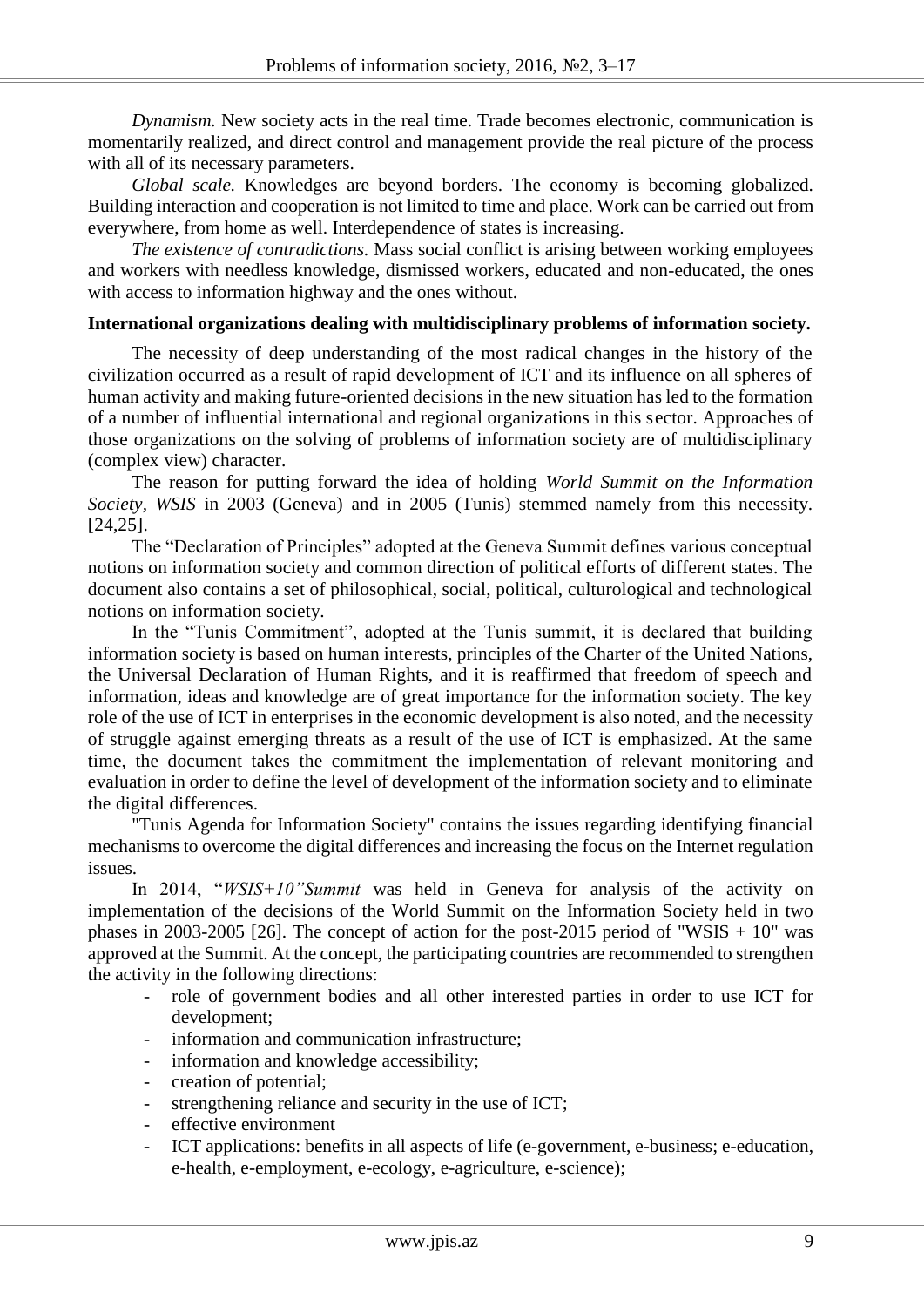- cultural diversity and cultural identity, linguistic diversity and local content;
- mass media
- ethical aspects of the information society<br>international and regional cooperation
- international and regional cooperation.

The United Nations Development Programme (UNDP) operates in the direction of creating favorable conditions for the development of ICT in developing countries [27]. The agency finances local, regional and international programs on the development of ICT by means of a special fund; Deals with the defence of the international law of organizations operating in the ICT sector; Makes efforts for expansion of international relations in the ICT sector; Makes recommendations and strategies for the implementation of programs on ICT.

UNESCO, the United Nations' agency specialized in the scientific, educational and cultural issues, to deliver its recommendations on challenges of the development of the information society [25, 28]. The agency acts with knowledge society concept instead of the information society concept. UNESCO considers that, for building fair information society, first of all, efforts should be made to explore and to solve the following problems:

- 1. ICT and gender issues;
- 2. Cultural and linguistic diversity;
- 3. Freedom of expression and the press
- 4. The problems of ICT and disabled persons
- 5. The problems of information ethics and accessibility of knowledge and information for everybody.

UN's other specialized agency - the International Telecommunications Union (ITU), deals with the following problems related to the formation of the infrastructure of the information society [29]:

- equal access to ICT;
- building broadband Internet network in order to solve socio-economic development issues;
- use of ICT to eliminate the consequences of the climate change;
- ensuring the security in cyberspace, including cybercrime and spam spread issues;
- building reliance associated with the use of ICT:
- elimination of information inequality;
- use of ICT to ensure the safety of life;
- creation of new generation networks.

Research works of ITU are carried out within activity of three sectors: the standardization sector, telecommunications sector and the development sector. Each sector has several research groups involved in the study of the specific issues related to the respective problem. In general, studies carried out with the support of ITU mainly have the application nature and focused principally on the development of infrastructure.

United Nations Conference on Trade and Development (UNCTAD), within its mandate, publishes a series of articles on different aspects the use of ICT [30].

Organization for Economic Cooperation and Development (OECD), within the framework of its activities, deals with the use of ICT for the development purpose [31]. Recently, the organization carried out studies in the following topics: information security (inviolability of private life, digital identity problems, the spread of spam); stimulation of innovations; information society infrastructure (critical infrastructure, broadband technologies, new generation technologies); "clean" technologies and "smart" software; digital content (including piracy issues); increase of accessibility of the official information and effective usage of it; information economy (Internet economy, the competition in the telecommunications sector, consumer protection, support and training); e-government (user-oriented services); e-commerce; information industry (including employment in the ICT sector); mass media.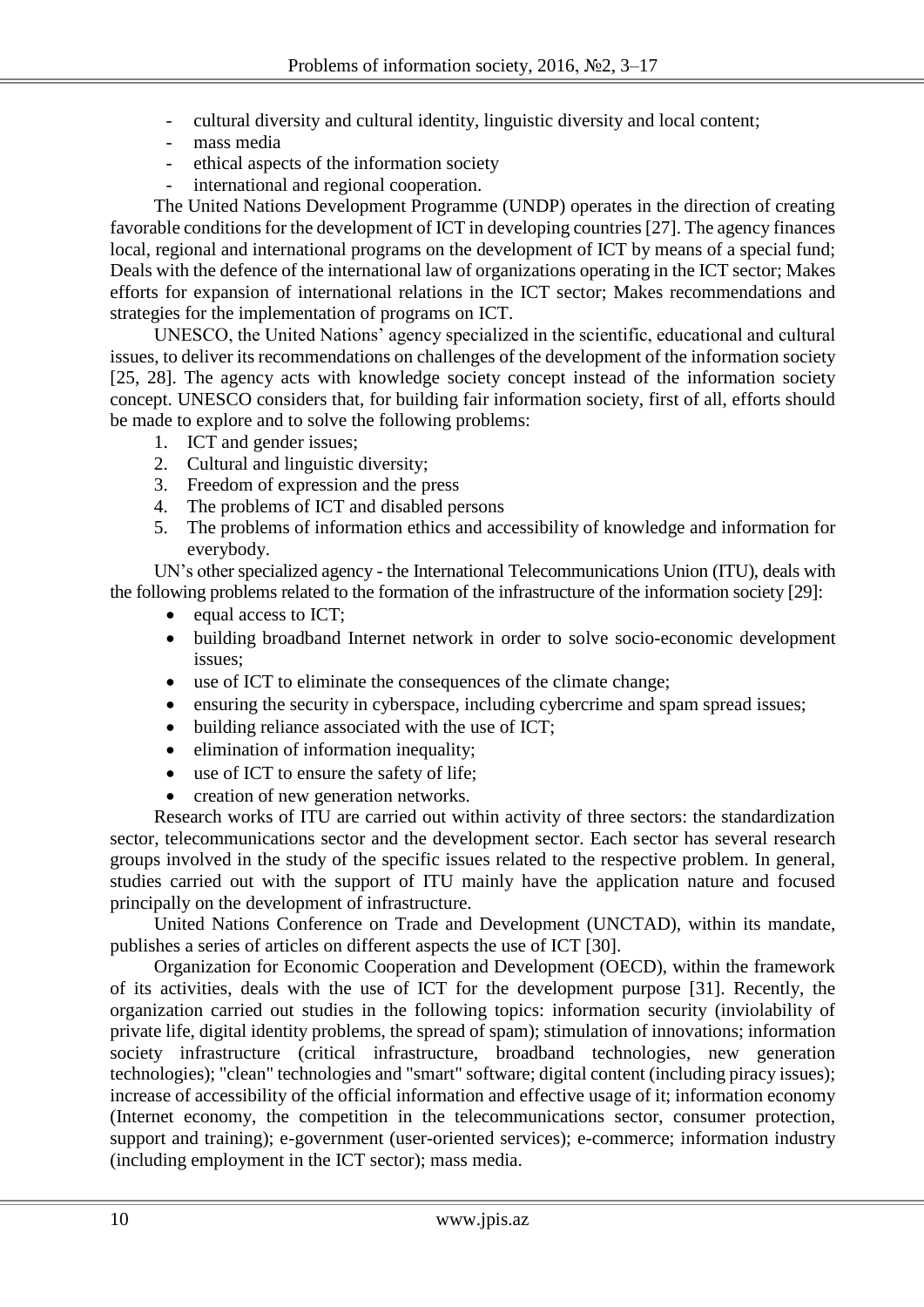The World Information Technology and Services Alliance (WITSA) incorporates 46 national associations in the ICT sector [32]. Alliance members make up 90% of the global ICT market. The main mission of this organization includes strengthening the international competition in the ICT sector, protecting intellectual property rights, unifying the efforts of states in order to ensure the information security, eliminating the differences in the level of education and qualifications on ICT between countries, ensuring the sustainable development of the Internet and e-commerce.

In 2010, "Digital Diary for Europe" was adopted by the European Commission [33]. The document has a special section devoted to researches and innovations. European Commission prepared the development strategy until 2020 for relevant researches and innovations in order to strengthen the innovative impact of ICT as goods and services on the european markets. The goals and objectives of the strategy focus on improving the living standards and meeting social needs. The main statement of the strategy are related to normative legal (certification, standardization, etc.) and organizational (public-private sector partnerships for building "road maps" on technological sector, establishment of knowledge transfer, as well as ensuring open access to scientific information and publications created at the expense of budget funds etc.) issues.

## **Influential scientific research centers dealing with multidisciplinary problems of the information society**

Multidisciplinary scientific problems of the information society are one of the priority areas of the world science. In many countries of the world, there are special scientific centers conducting research in this direction. Some of these centers possess international or regional status. In other words, scientific projects covering different countries are carried out and research scientists and experts from different countries are involved in these centers.

Employees of one of such centers *European Network for Information Society Research, ENIR*, are doing important work in the Information Society sector [34]. The Network incorporates more than 100 organizations from European countries, as well as Brazil, China, Mexico, the United States, Tunisia, Switzerland and Japan. The major users of the network include the Commission of the European Communities, national and regional administrative bodies, various business associations. Among the main topics of research in the areas of social importance - health, business, public administration, employment, ensuring the active participation of citizens in public life, the disabled and the elderly in the service sector, education - application of ICT have a special significance. Studies of participants cover areas such as use of indicators, market research, citizenorientation provision of online public services, employment model for older people, the impact of ICT in various application spheres, assessment of strategic and program documents and search and analysis of advanced practices.

European Cooperation in Science and Technology, COST, also conducts research in the field of development and application of ICT [35]. This organization coordinates the activities funded by the states in several European countries as an intergovernmental structure. Also the organization ensures international cooperation of national scientific research institutes, universities and business organizations of Europe. COST's main research directions include:

- biomedicine and molecular biology;
- food and agriculture;
- forestry (products and services);
- materials, physics and nanotechnologies;
- chemistry, molecular research and technologies;
- management of earth and environmental sciences;
- information and communication technologies, transport and urban development;
- citizens, society, culture and health.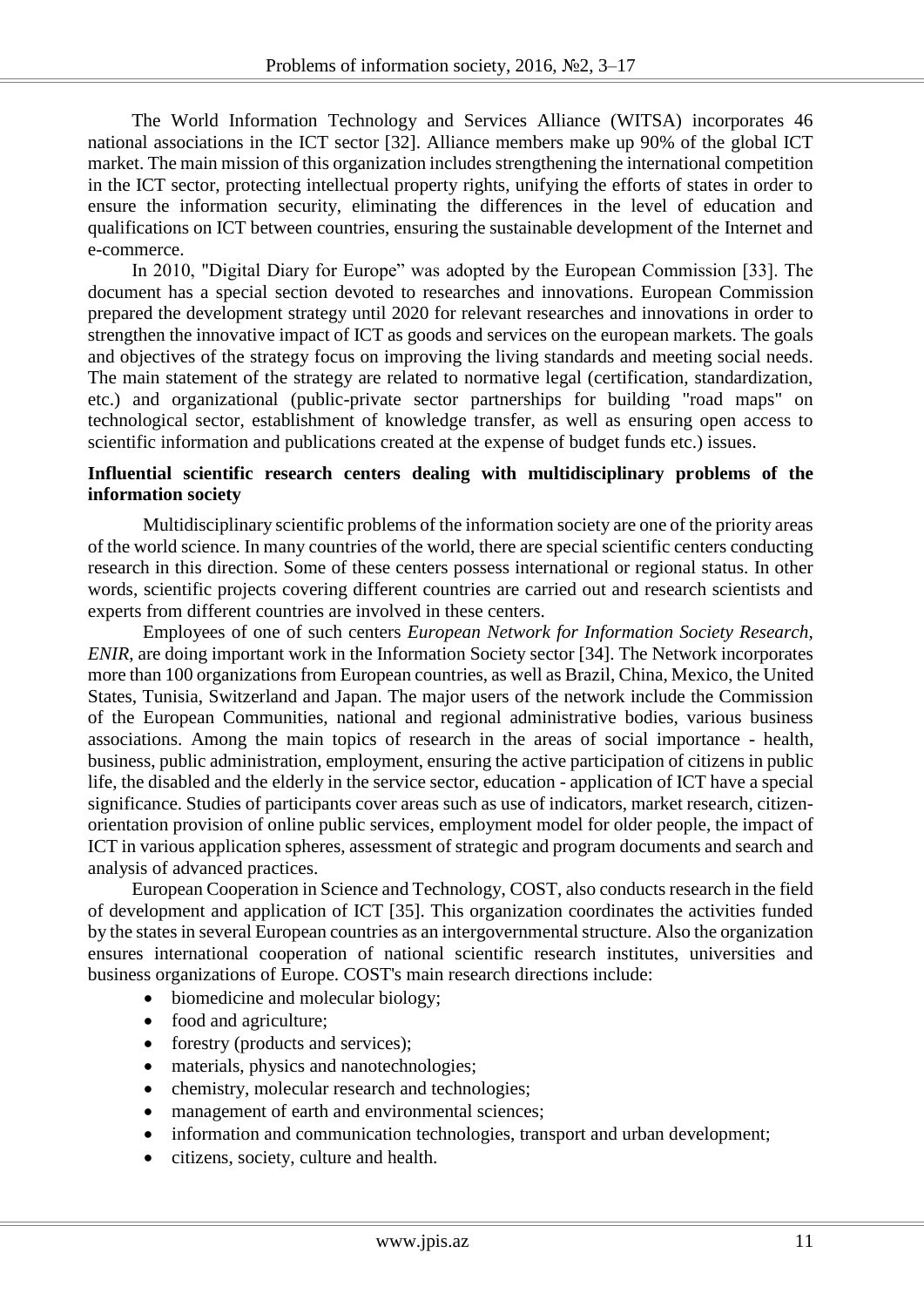European Research Coordination Agency, EUREKA, currently covers 39 countries [36]. The objective of the establishment of EUREKA is to eliminate lag of Europe from the US and Japan in scientific and technical spheres. This network contributes to the development of international market oriented research and innovations by supporting small, medium and large businesses, universities and research institutions. The network participants are united in clusters on long-term basis and principles of "government-business partnership". New products and services which promote the economic growth and social development of Europe are taken to the market through EUREKA network. Results of the relevant research projects have been used to create devices and technologies for monitoring of GSM technologies, mobile communication, navigation systems, smart cards supporting mobile and e-commerce, the software of the film industry, environmental pollution.

A research institution in Europe called Future of Identity in the Information Society, FIDIS, - the network of academic institutions and organizations which is specialized in study of identity problem in the information society [37]. This network studies problems of submission of personal data in electronic form, including various identification methods, anonymity and pseudonimity problems, the use of numerous identities and its goals, profiling, high-tech IDs, compliance of identifiers, inviolability of private life and the consequences of its violation etc.

Information Society Research Group's, School of Information & Library Studies, University College Dublin activity is also very efficient [38]. The research group's interests include the spheres as information policy, e-government, the impact of technology and the Internet on public relations and cultural models, social investment of the information society, philosophical aspects of the information and communication, ethnographic aspects of the activities of organizations and information systems, information requirements of societies.

Yale University law school, the United States, is engaged in the study of the problems of the information society. The relevant research project of the school is called: "The Information Society Project: Memes (meme – is a cultural information unit), Genes and Bits at the Yale Law School" [39]. Within the project, the studies on acquiring knowledge, online civil freedoms, eeducation, reforms in the field of intellectual property and innovations etc. are supported, the lessons are held, ideas are formed and spread.

Alexander von Humboldt Institute for Internet and Society (HIIG) at the University of Berlin is studies the dynamic relationship between the Internet and society [40]. The aim is to study the interaction of the socio-cultural, legal, economic and technical norms. The Institute carries out joint research projects at national and international levels. HIIG puts forward new ideas and suggestions related to the opportunities and challenges of the information society through fundamental and empirical studies.

Berkman Center for Internet & Society (BCIS), is research institute operating under the Harvard University [41]. The main mission of the law-focused center includes the study of the problems related to characteristics of cyberspace - trends, dynamics, norms and standards. Issues of inviolability of private life, protection of intellectual property, management of content and ecommerce are also studied here. Research projects as "Digital media law", "Internet and democracy" were carried out at the center. The Center's Internet portal offer opportunities for teachers and students, entrepreneurs, lawyers, programmers to attend the lectures and hold free discussions. BCIS also sponsors scientific conferences and other meetings.

Canadian Internet Policy and Public Interest Clinic (CIPPIC), operates as a Legal Clinic at the University of Ottawa [42]. The main objective of the research center is to give scientific support for the country to fair and balanced policy-making process on technologies. In other words, the center holds a mission to represent the interests of the society on different issues that arise at the intersection of technologies and legal system in the country. CIPPIC, on a regular basis, is represented as expert group at the Canadian parliamentary committees, as well as various courts. In addition, the organization is actively involved in the activities of the Internet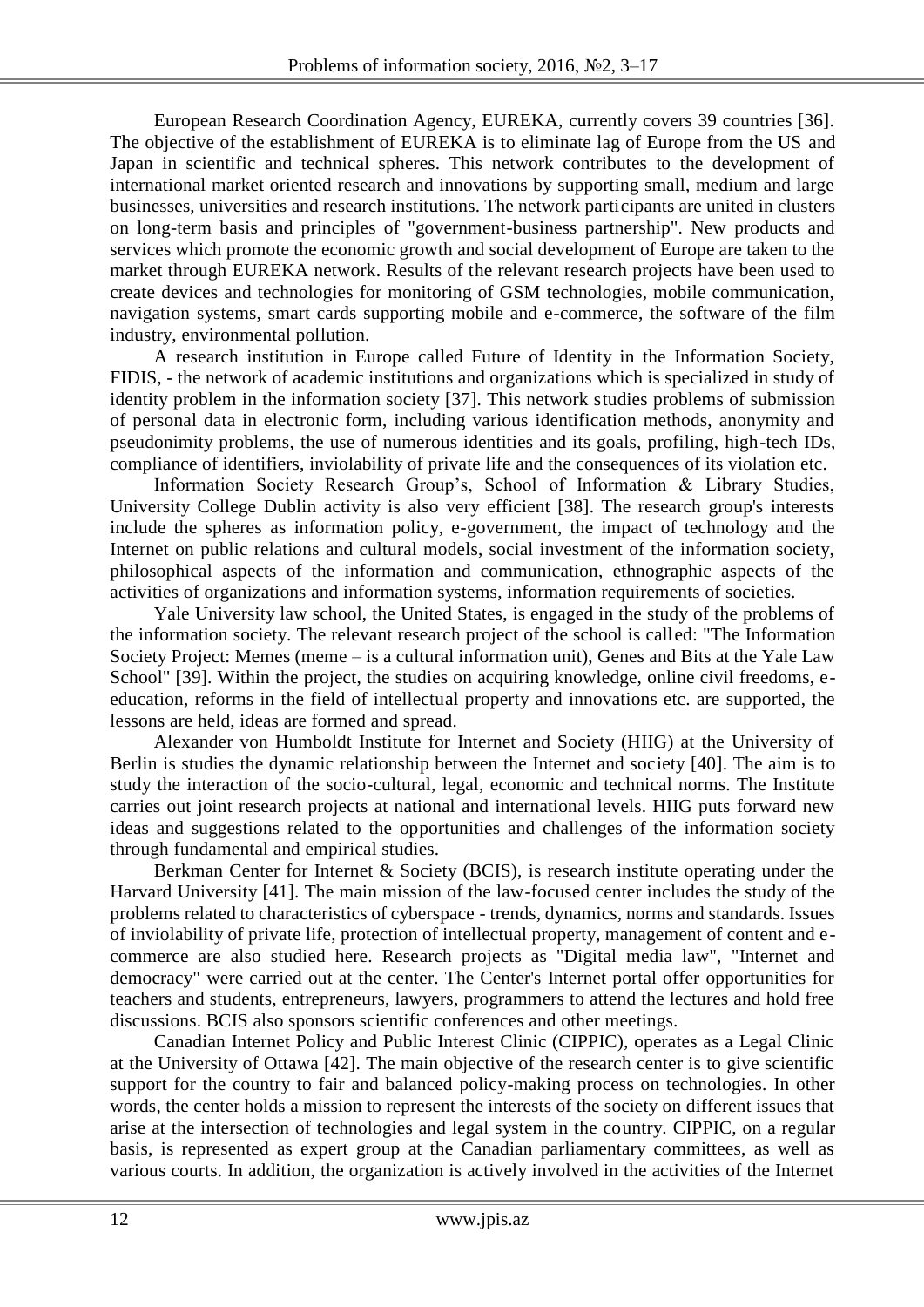Governance Forum. The research center offers consulting services to individuals and legal entities, carries out public awareness campaigns on various legal issues, as well as is engaged in educational activities.

The Centre for Internet and Society (CIS), operating in India, is a non-profit organization doing multidisciplinary researches on the Internet and other digital technologies [43]. Directions of activity of the center cover the areas such as accessibility of digital knowledge for citizens, protection of intellectual property rights, Internet regulation, telecommunications reforms digital privacy and cyber security. CIS, by means of the Internet and digital media technologies, also pays special attention to the study of social and cultural processes, transformations taking place in the society.

Center for Internet and Society (CIS) at the Stanford Law School, consists of academics, legislators, students, programmers and security experts [44]. The researches on the legal aspects of technology, including ensuring freedom of speech, inviolability of private life and application of innovation are carried out at the center. Law students and the general public are provided with the analysis of political issues arising at the intersection of law, technology and public interests, as well as with relevant educational materials here. The center also finances a number of public events, as well as scientific conferences and seminars.

Nexa (means "related things" in Latin language) Center for Internet and Society of the Polytechnic University of Turin (Italy) is established at the management and computer engineering department [45]. Operating as a scientific research institution, center studies the information society and the Internet on the basis of multidisciplinary approach - technological, legal and economic aspects. The research center jointly works with the European Commission, national and local authorities, businesses and other organizations. The main objective of the center includes the study of the main factors that characterize the Internet, their dynamic and impact on society.

Oxford Internet Institute (OII) is established at the University of Oxford in order to explore the social consequences of the Internet [46]. OII covers various scientific fields, including politology, sociology, geography, economics, physics and philosophy. A wide range of the methods and sources of information are used in the institute to study the Internet environment. Books and journals published by OII present research results on the topics such as inviolability and security of private life, e-government and e-democracy, virtual economy, information ethics, "smart city", online games, big data, Internet geography, digital restrictions, digital humanities, Wikipedia.

Taiwan Institute for Information Industry (TIII) is established in Taiwan, in order to provide scientific support for formation of the information society, innovative application of information technologies, development of the knowledge economy [47]. The Institute also has the functions of scientific support and coordination between the Ministry of Economy and leading instituions on ICT for economic development of the country. The institution's activity on Taiwan's achievement of global competitiveness ability in ICT industry is highly appreciated. The departments of "smart" network systems, innovative applications and services, data analytics and cyber security, e-education operate within TIII.

Information Society Center in Berkeley (ISCB) established in the USA, is engaged in the study of social impacts of the last information revolution [48]. The head of the research council of the Center is prominent researcher of the information society M.Castels. The main activity of the research center includes:

- $\blacksquare$  the problems of the global information society and their solution models;
- use of ICT in the social sphere;
- increase of equal social opportunities.

Multidisciplinary researches on the problems of information security and confidentiality which became pressing issue due to the development of information technologies are conducted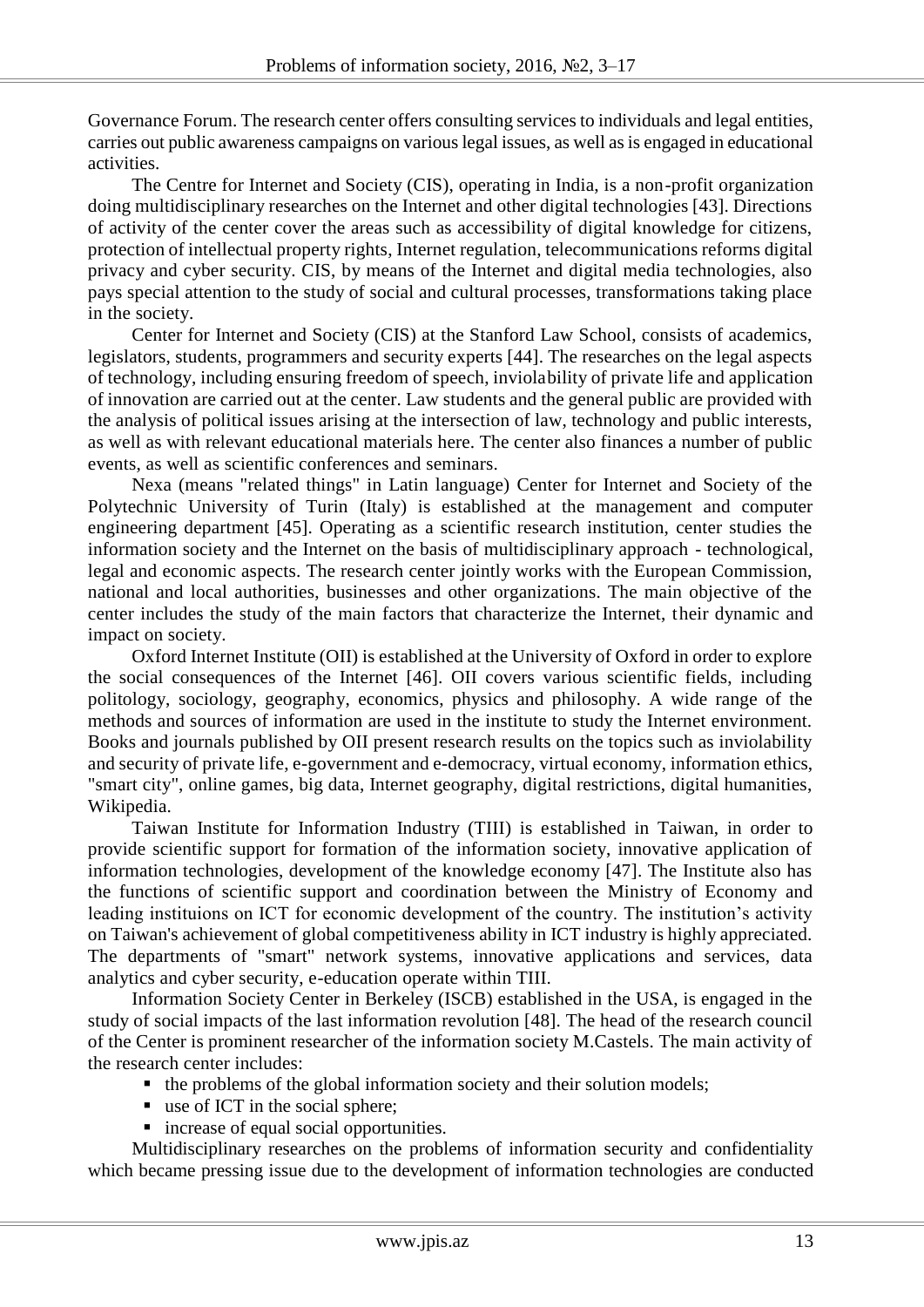at the Center for Information, Society and Policy (CISPA) based in Chicago [49]. The center unites experience of computer science scientists, psychologists, lawyers, business experts and others.

Korea Information Society Development Institute (KISDI) deals with the issues of application of ICT in the economy [50]. Being the leading think tank consisting of prominent experts from South Korea, KISDI puts efforts to achieve positive changes, opportunities and achievements in the life of the country. This institute plays an important role in turning in South Korea becoming a leading country in ICT industry in the world. The institute focused its research efforts on the future development of the information society, informatization, creative economy, telecommunications sector and electronic media of the country.

#### **Prestigious scientific journals dedicated to the multidisciplinary problems of the information society**

Currently, a range of prestigious journals, dedicated to the multidisciplinary problems of the information society, are published in different countries of the world. The results of theoretical and empirical researches on various aspects of the information society are published in such journals.

The first such journal was established in 1981 in the United States. In the journal titled "The Information Society" the articles on discussions about understanding and analysis of the impact of ICT in the life of society, conceptual and strategic documents, methodological approaches, different trends (social transformations, changes in cultural features, etc.) related to the relevant fields are published [51].

One of the Springer's publications, the "Universal Access in the Information Society" journal, publishes the results of scientific-research works on designing, development, working, use and impacts of information society technologies, as well as standardization, policy and other nontechnological issues facilitating and expanding common availability. The results of theoretical, methodological and empirical studies are preferred in the journal [52].

Another journal published in the Springer - "AI & Society" is also multidisciplinary. The journal publishes research results of management, security, cultural, social, economic, ethical, philosophical problems of the application of new technologies [53].

Russian-published "Информационное общество" (Information Society) journal is a periodical scientific publication specializing in complex problems of the development of the information society [54]. 40% of the articles published in this journal are dedicated to egovernment, 20% to e-education, 8% to e-health, 8 % to the use of the Internet.

*"Journal of Law and Policy for the Information Society"* published in the UK is a periodic publication specialized in multidisciplinary problems of the information society [55]. The journal includes the headings such as intellectual property protection, e-democracy, cybersecurity, inviolability of private life.

British "Journal of Information, Communication and Ethics in Society" is a periodic publication presenting the results of researches on multidisciplinary problems related to the information society [56]. The magazine introduces the articles on the study of social and ethical issues such as planning, development, implementation and use of new mass media and information and communication technologies. The audience of the publication consists of scientists from anthropology, business, computer science, journalism, philosophy, political science, psychology and sociology spheres.

India's scientific publication titled "International Journal of Information Library and Society" publishes articles on the role of libraries in the information society, ensuring citizens' rights to information, pressing problems of e-libraries [57]. The scope of the topics covered by the periodic publication is very broad: data protection and copyright, e-libraries, formalizing e-documents, e-resources, new technologies, library and the society, library 2.0., scientific libraries, e-library management etc.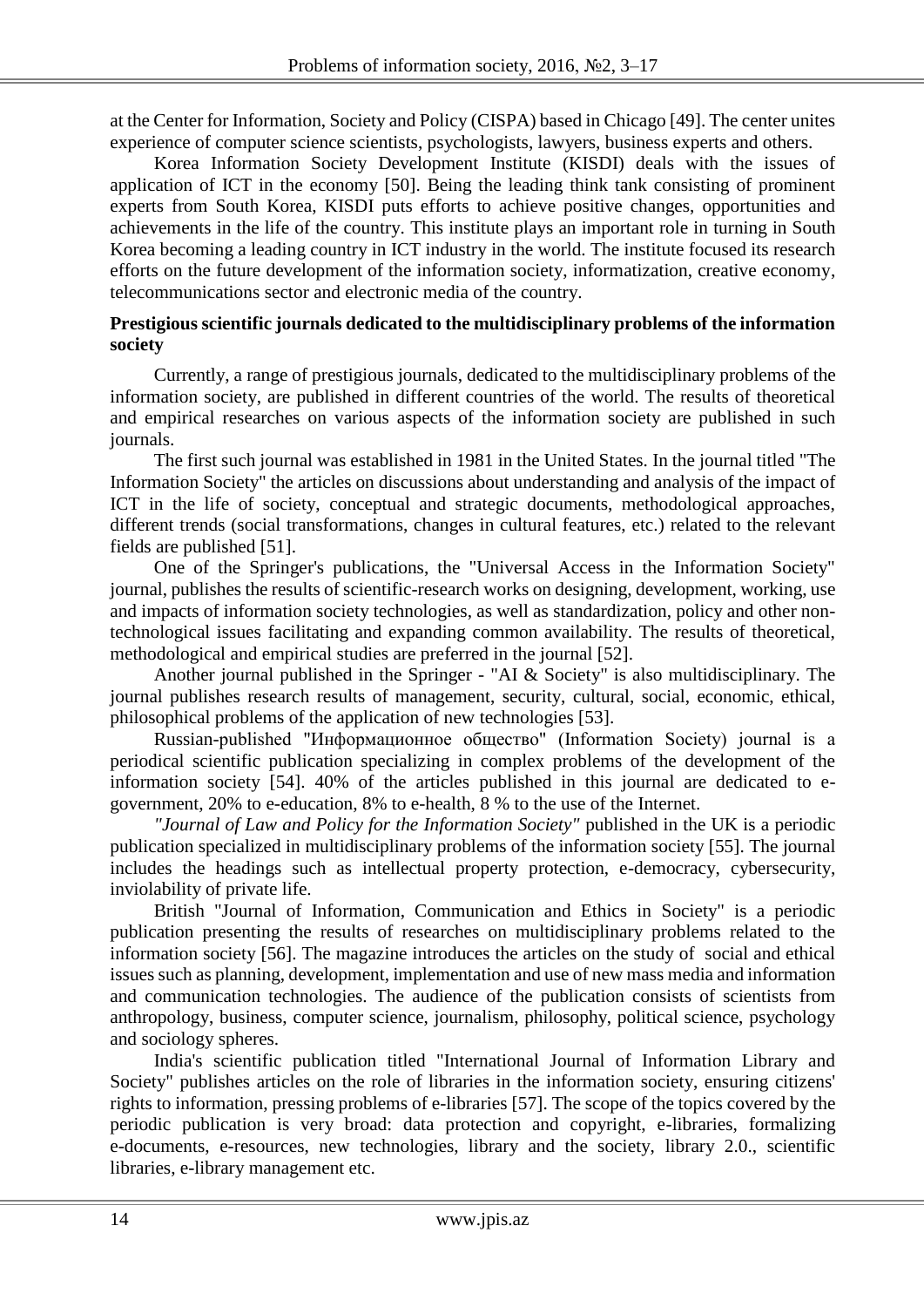## **Conclusion**

Despite the certain contradiction in the approaches provided by the authors of respective scientific-theoretical concepts, the researchers unanimously agree on one issue that information society has period of radical qualitative changes, which serve for the rapid development of the humanity. All the relevant studies are focused on the perception of the system of values and new relationships established at this period, and leaned towards the exploration of ways for solving the problems. The efforts and calls of international organizations serve to support the establishment of the ideology of information society, importance of which is scientifically approved in the world, from organizational and methodological aspects.

Analysis of the well-known scientific-theoretical concepts, pleas of international organizations, activities of leading scientific research centers and journals show that solving the problems of this sector requires a complex approach, multidisciplinary scientific methodology. Because, the information society is a virtual alternative to the real world. The process of virtualization covers all areas interacting with one another.

Based on the respective analysis, scientific-theoretical problems of the formation of the information society can be grouped as follows:

*Technological:* advantages of the use of ICT in all spheres of human activity and its innovations; the formation of the infrastructure of the information society (critical infrastructure, broadband Internet development, the creation of next-generation networks, etc.); "Smart", "green" and other new technologies, stimulation of the development of data analytics, ensuring information security, the use of valid identification methods;

*Legal:* legal aspects of ICT; ICT standardization and certification issues; ensuring the rights of citizens to information; the legal regulation of the Internet; fight against cybercrime; intellectual property and protection of consumer rights;

*Economic:* the transformation of traditional economic relations; the globalization of the economy; the increasing role of information factor in the production and economy; the formation of information and knowledge economy; stimulation of innovativeness and creativity in the new economy; the development of e-commerce; changes in the nature of labor, the creation of new forms of trade;

*Political:* new public management concepts; concepts and models of building the information society; information policy; the concept of e-government; public sector-private sector-civil society cooperation in the information society; digital democracy; the role of freedom of speech in ensuring human rights and political processes; the manipulation of information; international cooperation in the field of information society;

*Social:* the formation of a new system of values of human and society; the structure, features, development methods and philosophical understanding of the new society; processes which act as an important stimulator of changes in the quality of life; virtual reality features; social networks and social media; digital divide; the importance of social investment; to ensure the interests of marginal groups in the information society;

*Locational:* globalization processes occurring as a result of the spread of information and communication networks and its positive and negative aspects;

*Psychological:* changes in social and individual consciousness, feelings, and moods with the impact of ICT, addiction to information;

*Culturological:* culturological value of information; the increase in informativeness of modern cultural sphere; the expansion of the role an influence of the mass media in modern society; information culture; protection of cultural and linguistic diversity.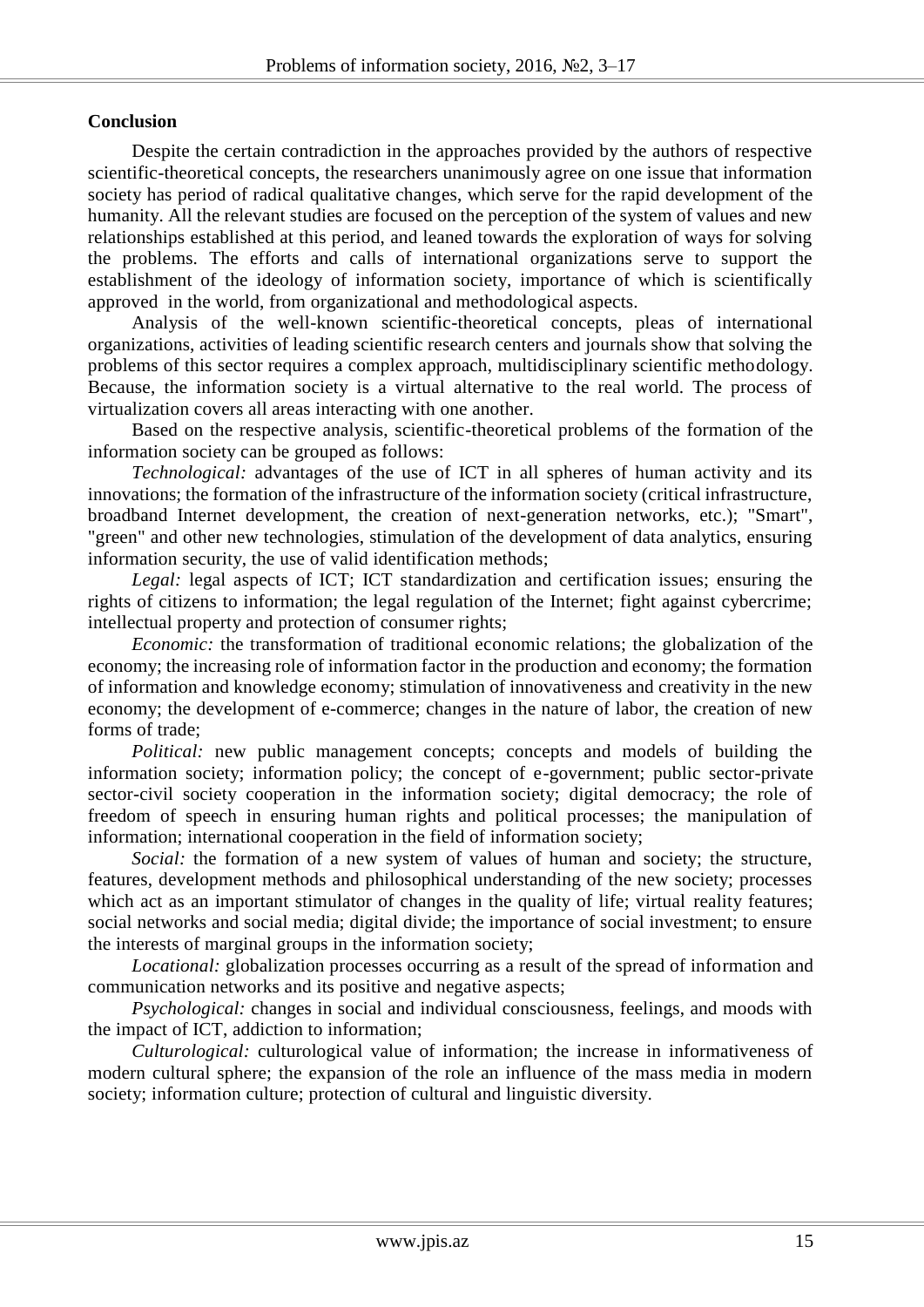# **References**

- 1. Webster F. Theories of the Information Society, Routledge, 2007, 312 p.
- 2. Manakova I.Y. Methodological aspects of the study of post-industrial society // Bulletin of Voronezh State University. Series: Philosophy, 2011, No1, pp. 74-87.
- 3. Kumar K. From Post-Industrial to Post-Modern Society: New Theories of the Contemporary World, John Wiley & Sons, 2009, 304 p.
- 4. Bell D. The Coming of Post-industrial Society: A Venture in Social Forecasting, Basic Books, 1976, 507 p.
- 5. Bell D. Social framework of the information society // New technocratic wave in the West, Moscow, Progress, 1986, pp. 330-342.
- 6. Litvak N.V. About the classification of the information society // Sociological researches, 2010, No8 pp. 3-12.
- 7. Wiener I. Cybernetics, or Control and Communication in the Animals and the Machines, Moscow, Soviet Radio, 1968, 328 p.
- 8. Masuda Y. The Information Society as Post-industrial Society, Washington, 1981, 286 p.
- 9. Toffler A., Toffler Н. Creating a New Civilization: The Politics of The Third Wave, Atlanta, Turner Publishing, 1995, 112 p.
- 10. Toffler E. Future Shock, AST, 2008, 558 p.
- 11. Toffler E. Metamorphoses of power: knowledge, wealth and power on the threshold of the XXI century, AST, 2009, 668 p.
- 12. Castells M. The Rise of The Network Society: The Information Age: Economy, Society and Culture, Wiley, 2000, 624 c.
- 13. Clark J., Diani M. Alain Touraine, Psychology Press, 1996, 381 p.
- 14. Drucker P. Post-Capitalist Society, Routledge, 2012, 212 p.
- 15. Machlup F. Production and dissemination of knowledge in the United States, Moscow, Progress, 1966, 462 p.
- 16. Stonier T. The Wealth of Information: A Profile of the Post-industrial Economy, Thames Methuen, 1983, 224 p.
- 17. Gordon W. T. Marshall McLuhan Escape Into Understanding: A Biography, Gingko Press, Incorporated, 2004, 465 p.
- 18. Inozemtsev V.L. Beyond the economic society: postindustrial. Theory and postecon. Trends in the modern world, M., Academia: Science, 1998, 639 p.
- 19. Salvaggio J.L. The Information Society: Economic, Social, and Structural Issues, Routledge, 2013, 152 p.
- 20. Moisev N.N. The fate of civilization.The path of mind, М. 2000, 224 p.
- 21. Vattimo G. Transparent Society, M., Logos, 2002, 128 p.
- 22. Habermas J. The Structural Transformation of the Public Sphere: An Inquiry Into a Category of Bourgeois Society, MIT Press, 1991, 301 p.
- 23. Tapscott D. Electronic digital society, M., Refl-book, 1999, 432 p.
- 24. <http://www.publicadministration.un.org/wsis10>
- 25. Chernov A.A . The formation of a global information: problems and prospects, M., "Dashkov and K", 2003, 232 p.
- 26. ITU, Outcome WSIS+10, Ceneva, 2014, 50 p.
- 27. <http://www.sdnp.undp.org/it4dev>
- 28. <http://en.unesco.org/themes/building-knowledge-societies>
- 29. <http://www.itu.int/en/Pages/default.aspx>
- 30. <http://unctad.org/en/Pages/Home.aspx>
- 31. [http://www.oecd.org](http://www.oecd.org/)
- 32. [www.witsa.org](http://www.witsa.org/)
- 33. [http://ec.europa.eu/index\\_en.htm](http://ec.europa.eu/index_en.htm)